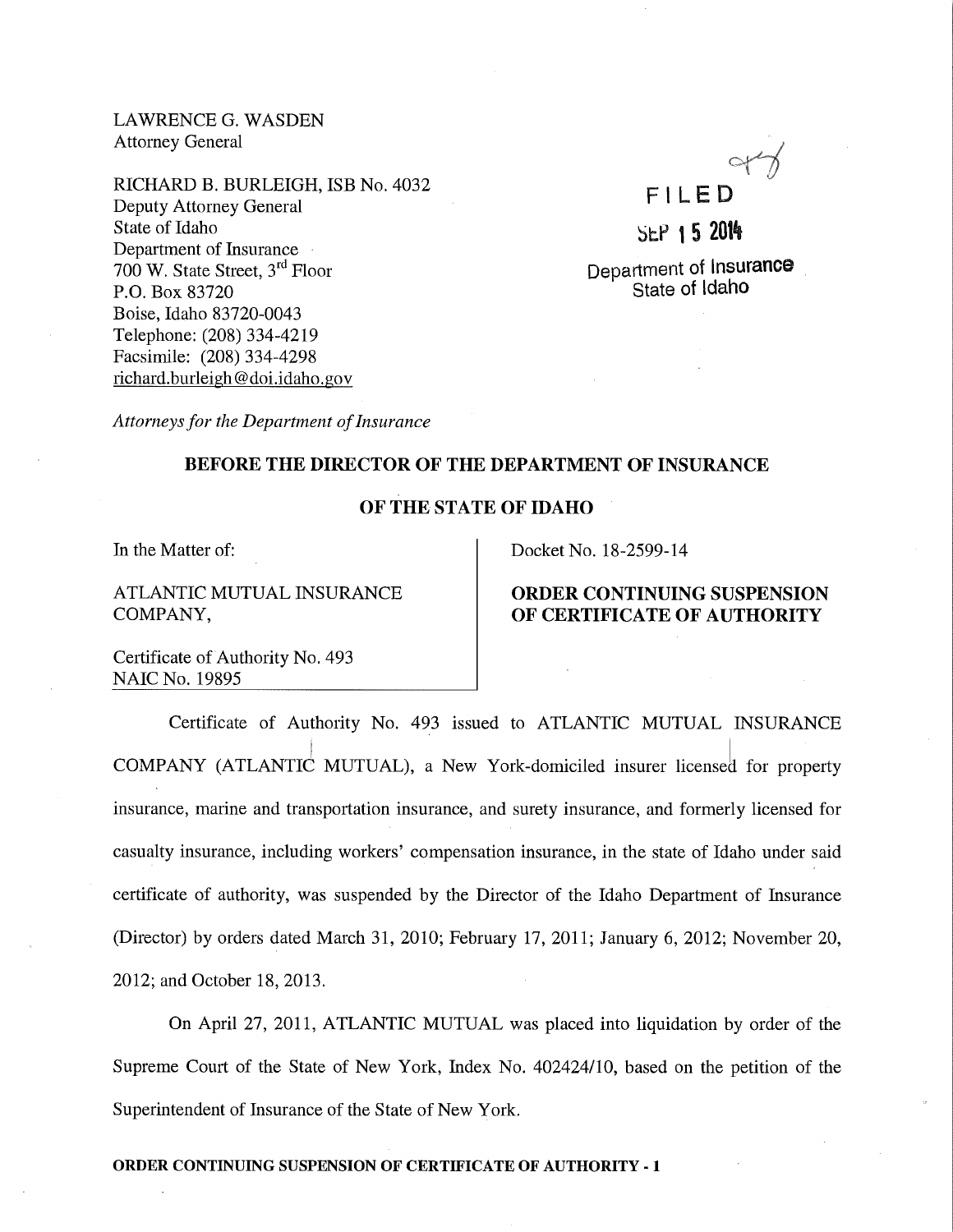The Director, having reviewed the foregoing and the requirements of Idaho Code § 41- 327, and good cause appearing therefor,

NOW, THEREFORE, IT IS HEREBY ORDERED, pursuant to Idaho Code§ 41-327(3), that Certificate of Authority No. 493 issued to ATLANTIC MUTUAL be CONTINUED IN SUSPENSION, effective immediately, for a period of one (1) year from the date of this order. The Director may terminate the suspension sooner if the cause for said suspension is corrected and ATLANTIC MUTUAL is otherwise in compliance with title 41, Idaho Code.

IT IS HEREBY FURTHER ORDERED that ATLANTIC MUTUAL comply with the requirements of Idaho Code § 41-329, including § 41-329(2), which provides: "During the suspension period the insurer shall not solicit or write any new business in this state, but shall file its annual statement, pay fees, licenses, and taxes as required under this code, and may service its business already in force in this state, as if the certificate of authority had continued in full force."

IT IS HEREBY FURTHER ORDERED, pursuant to Idaho Code § 41-330(1), that, within four (4) days after notice of this suspension is provided, ATLANTIC MUTUAL shall notify, by any available means, every person authorized to write business in the state of Idaho by said insurance company, to immediately cease to write any further insurance business for ATLANTIC MUTUAL in Idaho, unless ATLANTIC MUTUAL has already taken such action pursuant to prior order of suspension by the Director.

DATED this  $\int 5^{11}$  day of September, 2014.

STATE OF IDAHO DEPARTMENT OF INSURAN

haw feal

Director

ORDER CONTINUING SUSPENSION OF CERTIFICATE OF AUTHORITY- 2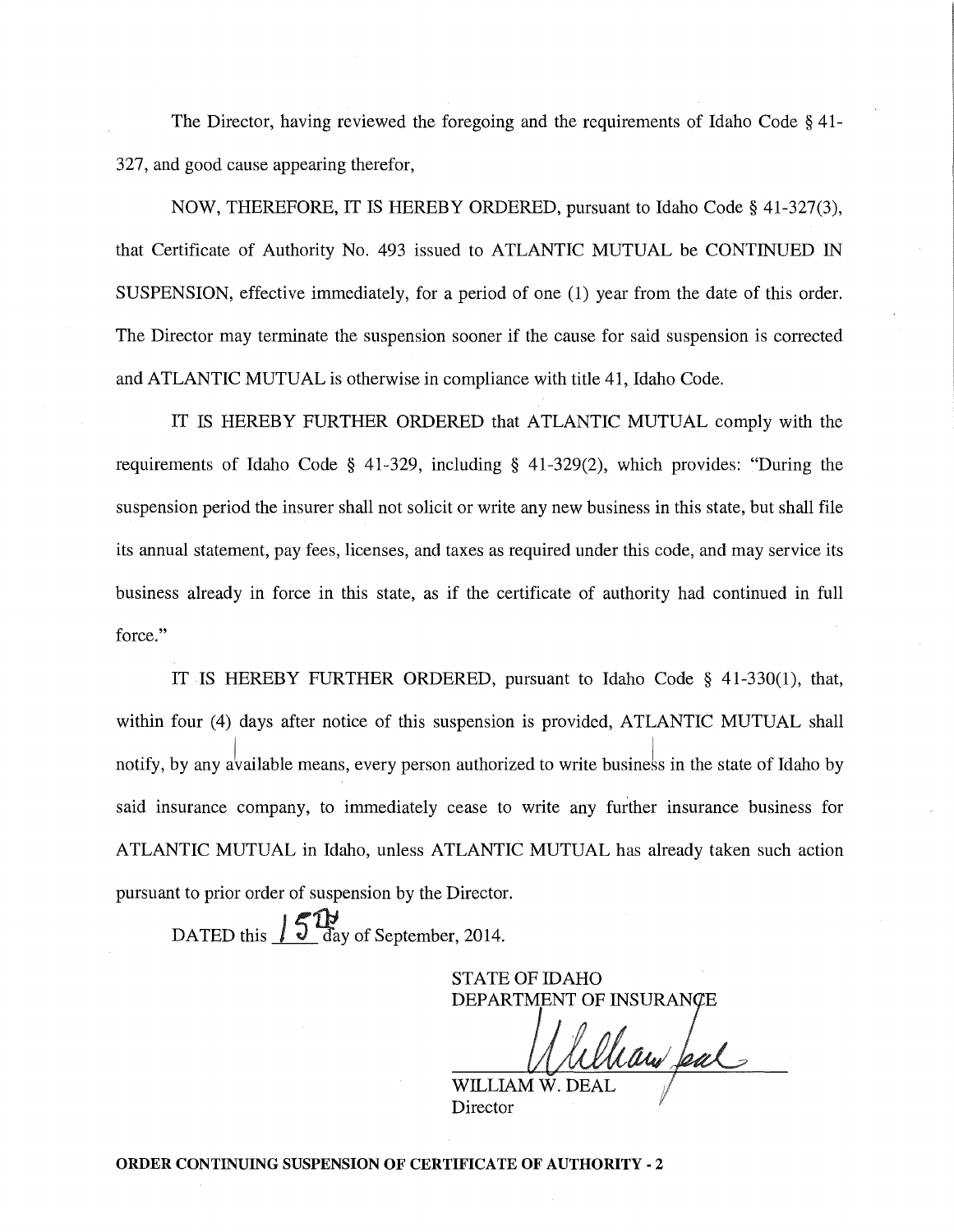### **NOTIFICATION OF RIGHTS**

This is a final order of the Director. Any party may file a motion for reconsideration of this final order within fourteen (14) days of the service date of this order. The agency will dispose of the petition for reconsideration within twenty-one (21) days of its receipt, or the petition will be considered denied by operation of law. *See* Idaho Code§ 67-5246(4).

Pursuant to Idaho Code§§ 67-5270 and 67-5272, any party aggrieved by this final order or orders previously issued in this case may appeal this final order and all previously issued orders in this case by filing a petition in the district court of the county in which:

- i. A hearing was held,
- ii. The final agency action was taken,
- iii. The party seeking review of the order resides, or operates its principal place of business in Idaho, or
- iv. The real property or personal property that was the subject of the agency action is located.

An appeal must be filed within twenty-eight (28) days of (a) the service date of this final order, (b) an order denying petition for reconsideration, or (c) the failure within twenty-one (21) days to grant or deny a petition for reconsideration, whichever is later. *See* Idaho Code § 67-5273. The filing of an appeal to district court does not itself stay the effectiveness or enforcement of the order under appeal.